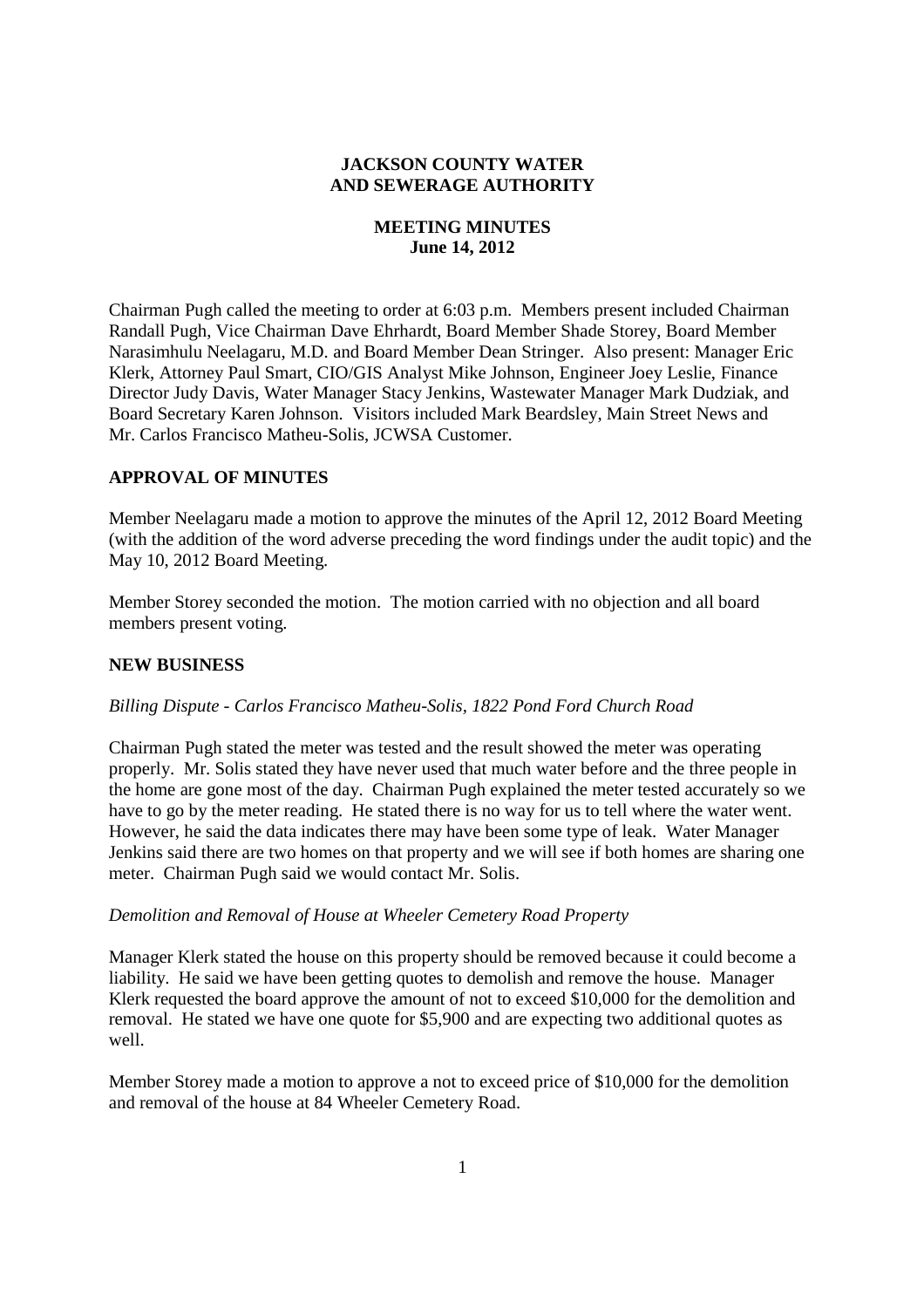Member Neelagaru seconded the motion. The motion carried with no objection and all board members present voting.

### *Presentation of Long Term Plan at Wheeler Cemetery Road Property*

Manager Klerk explained that the owner of the property where our pump station currently is located would like it removed. He said we purchased the property at 84 Wheeler Cemetery Road with the intent to relocate our pump station at that location.

Engineer Leslie presented the long term plan for this property. He said some of the goals for the new property are to abandon the existing lease to free up property for the existing landowner, provide a secure area for the pump station and future facilities and replace antiquated pumping equipment.

Engineer Leslie presented a preliminary budget of \$362, 846 for the project. He said the Authority's recommendation is to proceed with the design and refined estimate for the proposed pump station. Engineer Leslie stated the engineering for the project will be completed in-house by JCWSA. He stated the Authority would like to put the costs of the project in the 2013 CIP budget.

Member Stringer asked if the existing pump station could be sold. Manager Klerk said a small rural water system might be interested.

### *Presentation of Water Model*

Manager Klerk stated staff decided to make use of the water model that we currently have. He stated Engineer Leslie has been working on inputting data and calibration of the model.

Engineer Leslie explained what a Hydraulic Water Model is and how it was created. He stated this will streamline all available information and allow staff the ability to work more efficiently. Engineer Leslie gave a detailed report of how we will use this model in our planning, design, operations and water quality. He said it will be a working model that will be used on a daily basis. Engineer Leslie said we intend to integrate the model more closely with our GIS and train staff to use the model.

Chairman Pugh asked about software support and upgrades. CIO/GIS Analyst Johnson said we pay a yearly fee for software support and upgrades.

### *Board Recognition*

Manager Klerk stated we have two members stepping off our board. He presented a plaque to Chairman Pugh and thanked him for his dedication to serving on the Authority Board for six years; three years as a member and three years as chairman. He presented Member Neelagaru a plaque thanking him for his dedication for serving three years as a member of the Authority Board.